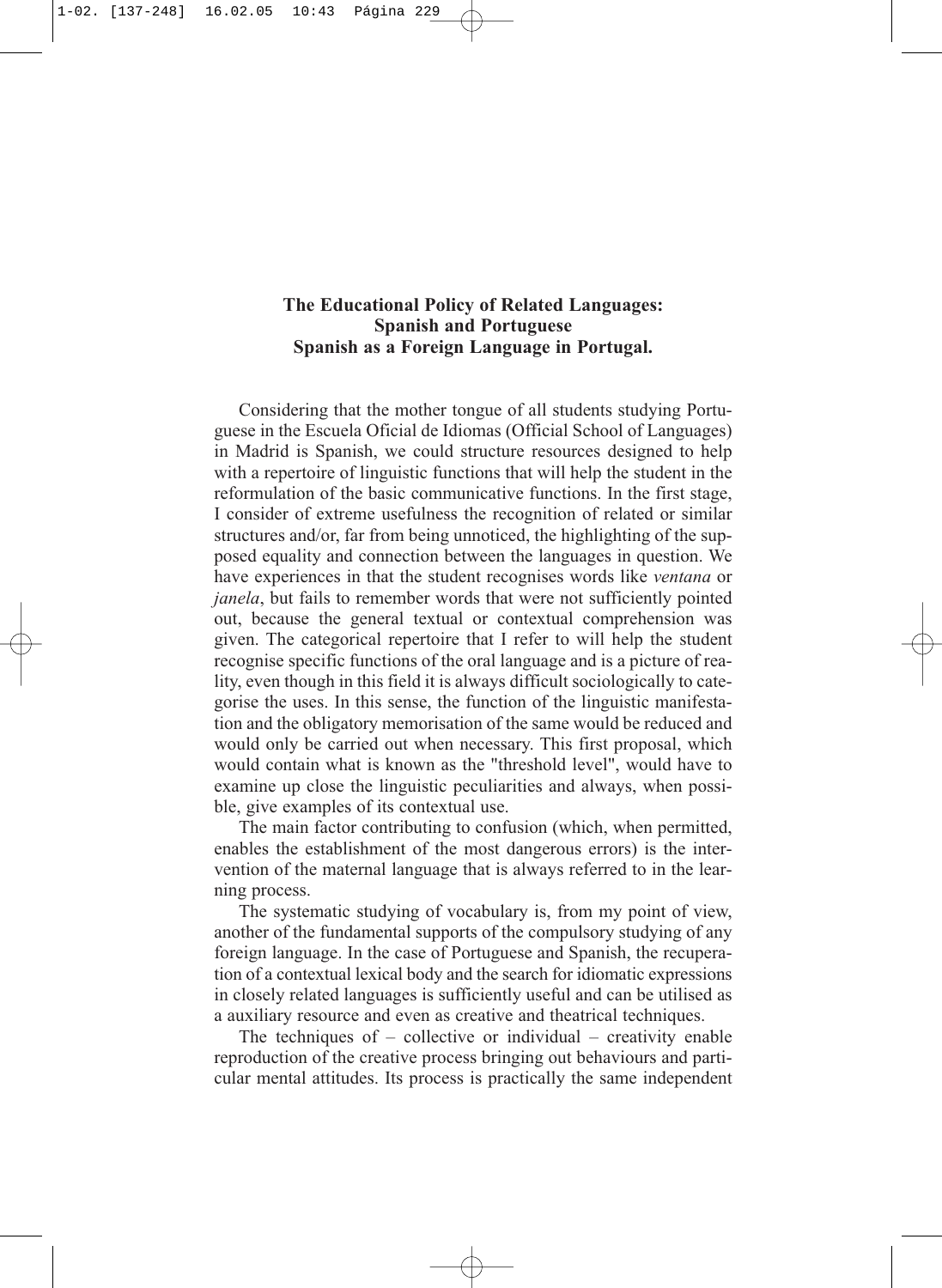of the type of research that is involved. The research, whether artistic, technical, scientific, didactic, or simply an adaptation of the professional or daily life, is made up of the same phases and, in general, the same steps. $<sup>1</sup>$ </sup>

In the case of the learning of foreign languages, there is always certain information of which the students are aware and other information of which they are unaware. But in order to emphasise the resources, permanent training is needed.

It would be interesting to be able to measure and evaluate the quality, and to determine the correlation between the various typical features of the creative subject, but we lack versatile, adaptable and precise measuring instruments for these situations.

In Spain there currently exists a reasonable demand for the teaching of Portuguese, not only at the University level, but also at the intermediate levels. On the contrary to what many believe, Portuguese is not easy to learn for Spanish native speakers, precisely because the apparent similarities between both languages constitute a continuous cause for interferences at phonological, morph-syntaxical, and especially lexical levels. To reach a perfect mastery of Portuguese, it is necessary to undertake a profound study of the linguistic structures in order to prevent "false friends". The similarities between both languages, that at one advanced stage can cause difficulties, in the first stage, in change, of great help and motivation, after two or three years of Portuguese the student can acquire a base and linguistic competence deeper than what he/she had acquired if he/she had not dedicated the same time to learning another foreign language that was not romance. In this sense, pointing out the document in the frame of reference, the portfolio and the threshold level, essential documents in these moments to move towards a Europe of Languages, in this European Year of Languages celebrated by this event.2

In addition, the tendency of the rising demand of Spanish teaching with specific goals, as a consequence of the business appraisal of the Spanish language, indicates rapid economic growth as caused by the push from Mercosur and the diverse process of liberalisation of new sectors of the market (like the incorporation of the business area in the

<sup>1</sup> Sanz Juez, A. (1999), "Educación Creativa y Aptitudes", Polibea, Madrid, 53.

<sup>2</sup> Portuguese is taught in the Escuela Oficial de Idiomas (Official School of Languages) in the Autonomous Communities of Madrid, Extremadura, Castilla-Leon, Cataluña, and Galicia.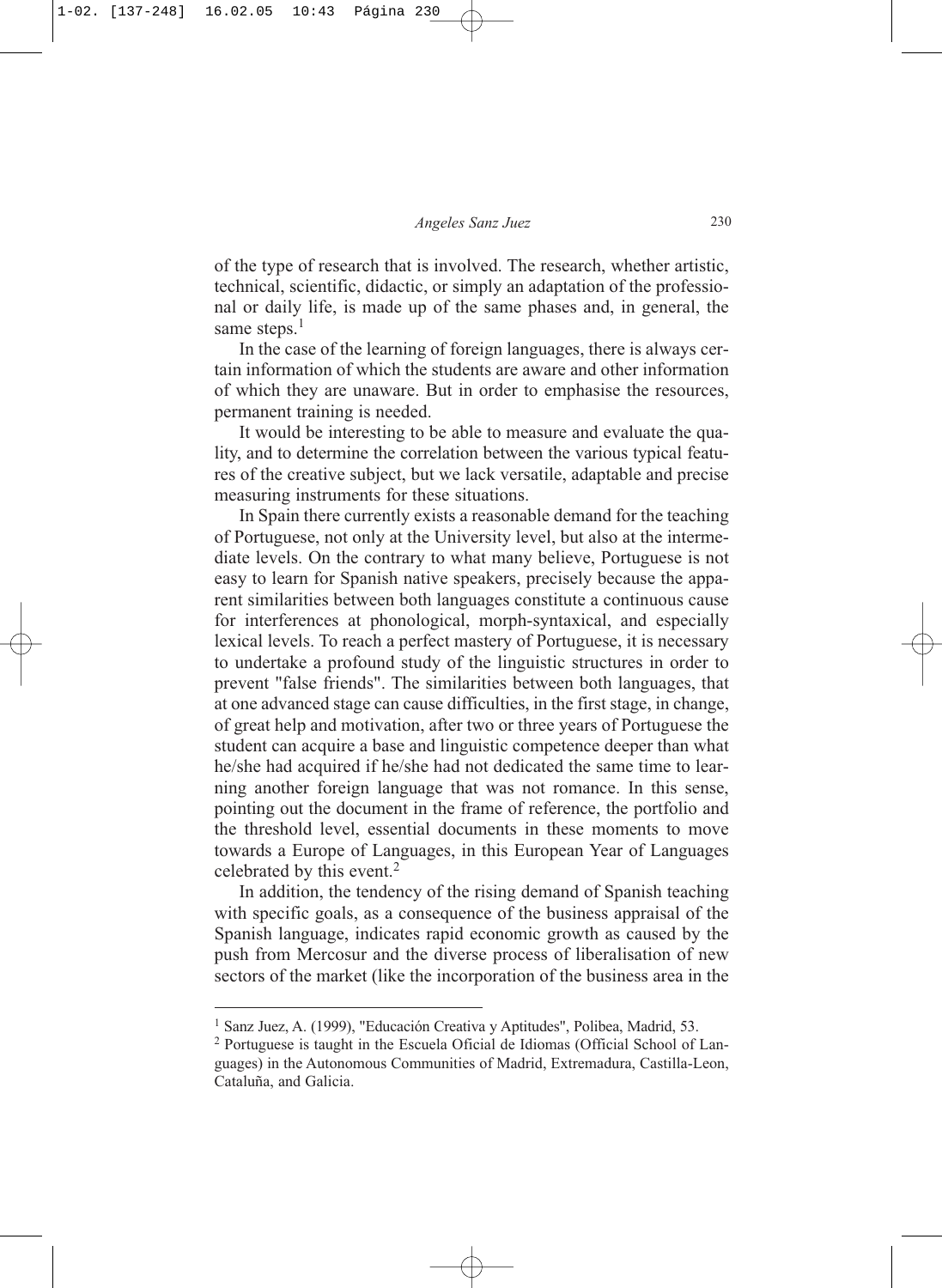internet). According to the report of *El Español en el Mundo* (1998) prepared by the Instituto Cervantes, the expansive cycle of the Spanish language will continue until 2010. I believe, thus, that the combined action of organisations like the Instituto Cervantes or the Instituto Camões, whose goals are very tied to this promotion of their languages, should make themselves though their regular actions intensified and without search of immediate economic results. The *Acción educativa en el Exterior* (Spanish Educational Movement abroad), regulated by the Royal Decree  $1027/1993$  from June  $25<sup>th</sup>$  (B.O.E. from E. from August 6th), guarantees the cultural and educational presence, establishing a network of educational establishments designated by the Spanish state or mixed design; Spanish sections, bilingual sections, etc…

I must highlight the function of the linguistic assessors (*Asesores linguísticos*) which have the specific obligation of co-ordinating, assessing, supporting, promoting, and empowering the language and Spanish culture together with organisms, universities, etc.. In my case position, I worked as a linguistic assessor in the Embassy. From 1992 to 1994 I observed directly the complementary actions for the implantation of Spanish in the Mercosur in general and in the state of Santa Catarina, in particular, together with the Education Secretary in Florianópolis. Experience that provided both interests that served as a point of reference.

The analysis and evaluation of the real situation of Spanish in Brazil cannot but motivate us to continue the search for serious methodological proposals that contribute effectively to the creation or adaptation of a specific methodology.

To that end one must incorporate the necessity to enhance the specialised formation of the authentic administrators of the implantation of Portuguese or Spanish as educators. All of it takes time and permanent effort. Moreover, the accelerated requirements would inundate the bureaucratic fabric that supports it if there was not a previous systematic analysis, and if the educational ideas were not organised in reference to definite action.

The experts must develop an adequate dialectic formulation that contributes to elaborating an appropriate, serious, coherent, and, above all, rigorous methodology that supports Spanish and Portuguese, as in this case, the tracing and quick spreading of closely related languages. In this sense the reaction of the Instituto Cervantes and the Instituto Camões (as well as translators and interpreters) must assist in overcoming this historic shortcoming. Because of this, I believe that for the